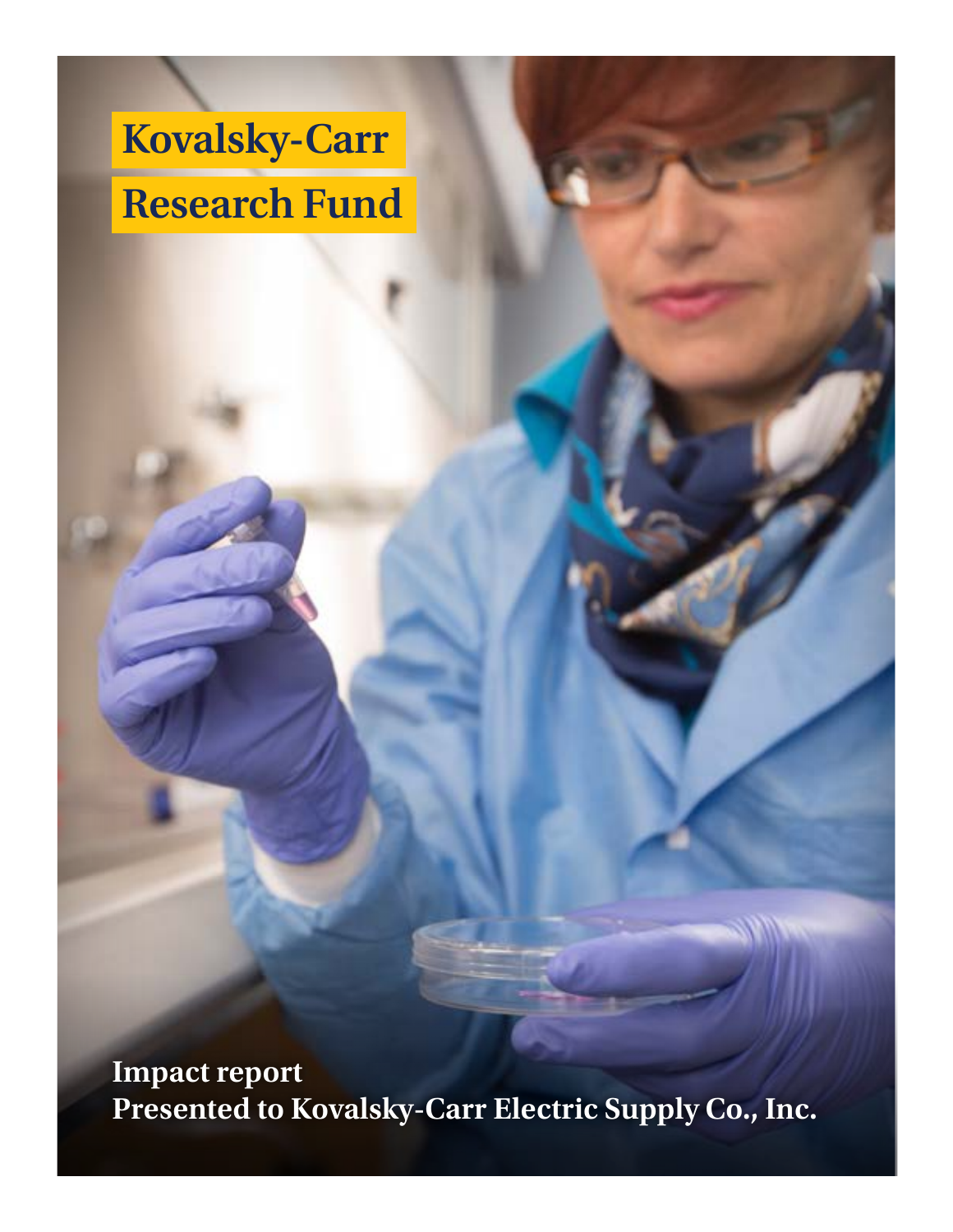## **Because of you**

The Kovalsky-Carr Research Fund provides us a perpetual source of income from which we can innovate and expand our research programs. It provides funds that foster collaboration, too, allowing us to bring together scientists with diverse expertise to uncover and address the mechanisms that drive cancer, as well as the side effects and toxicities of various types of cancer and their treatment options.

Because of you, we are making research inroads that otherwise would not be possible. Here are just a few examples of your philanthropic impact.

#### **BLOOD CANCER**

Endocrinologist [Laura Calvi, MD,](https://www.urmc.rochester.edu/people/20891886-laura-m-calvi) and Corey Hoffman, PhD, (pictured below), recently discovered a novel sequence of events as blood cells age, which leads to various forms of leukemia. They have also identified an existing drug that

could help eliminate inflammation in the blood system that contributes to the disease process. Their research gives hope that a targeted therapy can someday be developed that reduces the impact of the inflammatory process.

"The Kovalsky-Carr Research Fund has been instrumental to our work," says Calvi. "We've used it to further our research, which could lead to new treatment options and cures for leukemia patients."

During the last seven years, the blood cancer research program has received more than \$11M in grant funding from external sources, due in large part to the investment of generous donors like the Kovalsky-Carr Electric Supply company.



#### **PANCREATIC CANCER**

"The Kovalsky-Carr Research Fund supports [my lab's](https://www.urmc.rochester.edu/labs/mello.aspx) search for biomarkers that could be used for early detection of pancreatic cancer," says Stephen Spano Mello, assistant professor in the Department of Biomedical Genetics (pictured below). "The fund supports our work and could ultimately lead to new treatments that halt the tumorigenic process."



Adds Mello, "Many people could benefit from this research, including those who are at a higher risk of getting pancreatic cancer, those with familial pancreatitis, patients with pancreatic lesions, and others with a family

history of breast and ovarian cancer. This fund makes a difference."

#### **HISTOLOGY**

Histology—the study of microscopic tissues—is fundamental to basic science and it contributes to the WCI's clinical trial work. The Kovalsky-Carr Your unwavering support underscores your belief in our work—and it helps us push the boundaries of discovery to have far-reaching impact.

Thank you for your generosity and for hosting your annual K-C Cup golf tournament, which has always been a wellspring of camaraderie, community, and support. We are hopeful that this tradition will continue in the years to come.

Thank you—your generosity is directly linked to our research progress.

### **Thank you**

Research Fund has provided vital support to WCI's Histology Core group, which uses sophisticated equipment to analyze tissue samples, study cell behavior, and look for abnormalities.

"Because of this fund, we've been able to purchase [new equipment](https://www.urmc.rochester.edu/labs/tumor-immunology/digital-pathology-biorepository.aspx) and maintain and update what we have now," says Mary Georger, a senior technical assistant within WCI's Histology Core group. "Having the best, most current, and technologically advanced equipment is imperative. It helps our cancer researchers speed up the discovery process."

*Cover: Laura Calvi, MD*